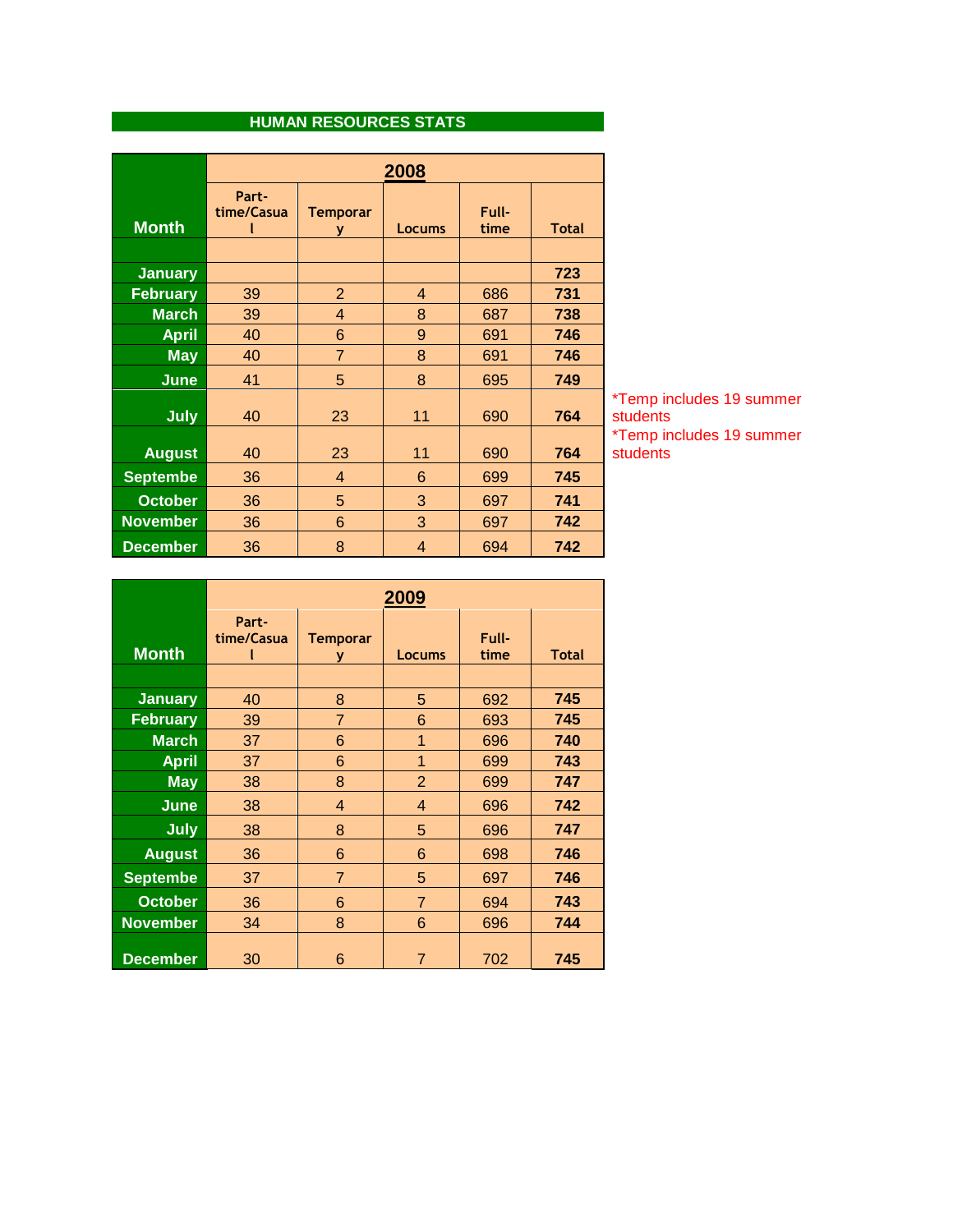|                 | 2010                |                      |                |               |              |
|-----------------|---------------------|----------------------|----------------|---------------|--------------|
| <b>Month</b>    | Part-<br>time/Casua | <b>Temporar</b><br>۷ | <b>Locums</b>  | Full-<br>time | <b>Total</b> |
|                 |                     |                      |                |               |              |
| <b>January</b>  | 35                  | 5                    | 4              | 702           | 746          |
| <b>February</b> | 33                  | $\overline{4}$       | 6              | 706           | 749          |
| <b>March</b>    | 29                  | $\overline{4}$       | 4              | 704           | 741          |
| <b>April</b>    | 27                  | 3                    | $\overline{2}$ | 698           | 730          |
| <b>May</b>      | 27                  | 4                    | 1              | 701           | 733          |
| <b>June</b>     | 25                  | 6                    | 3              | 699           | 733          |
| <b>July</b>     | 26                  | 10                   | 4              | 696           | 736          |
| <b>August</b>   | 23                  | $\overline{7}$       | $\overline{7}$ | 696           | 733          |
| <b>Septembe</b> | 25                  | 9                    | 6              | 698           | 738          |
| <b>October</b>  | 31                  | 8                    | 3              | 703           | 745          |
| <b>November</b> | 31                  | $\overline{7}$       | 6              | 698           | 742          |
| <b>December</b> | 31                  | 8                    | 5              | 701           | 745          |

|                      | 2011                |                      |                |               |              |
|----------------------|---------------------|----------------------|----------------|---------------|--------------|
| <b>Month</b>         | Part-<br>time/Casua | <b>Temporar</b><br>۷ | <b>Locums</b>  | Full-<br>time | <b>Total</b> |
| <b>January</b>       | 31                  | 9                    | 6              | 701           | 747          |
| <b>February</b>      | 33                  | $\overline{7}$       | 6              | 702           | 748          |
| <b>March</b>         | 34                  | 6                    | $\overline{4}$ | 706           | 750          |
| <b>April</b>         | 31                  | $\overline{7}$       | $\overline{4}$ | 705           | 747          |
| <b>May</b>           | 29                  | $\overline{7}$       | $\overline{2}$ | 705           | 743          |
| June                 | 29                  | 14                   | 4              | 696           | 743          |
| July                 | 29                  | 18                   | 5              | 698           | 750          |
| <b>August</b>        | 28                  | 9                    | 6              | 700           | 743          |
| <b>Septembe</b><br>r | 28                  | $\overline{7}$       | $\overline{4}$ | 703           | 742          |
| <b>October</b>       | 30                  | 5                    | 4              | 709           | 748          |
| <b>November</b>      | 30                  | $\overline{4}$       | $\overline{4}$ | 714           | 752          |
| <b>December</b>      | 30                  | 6                    | 6              | 717           | 759          |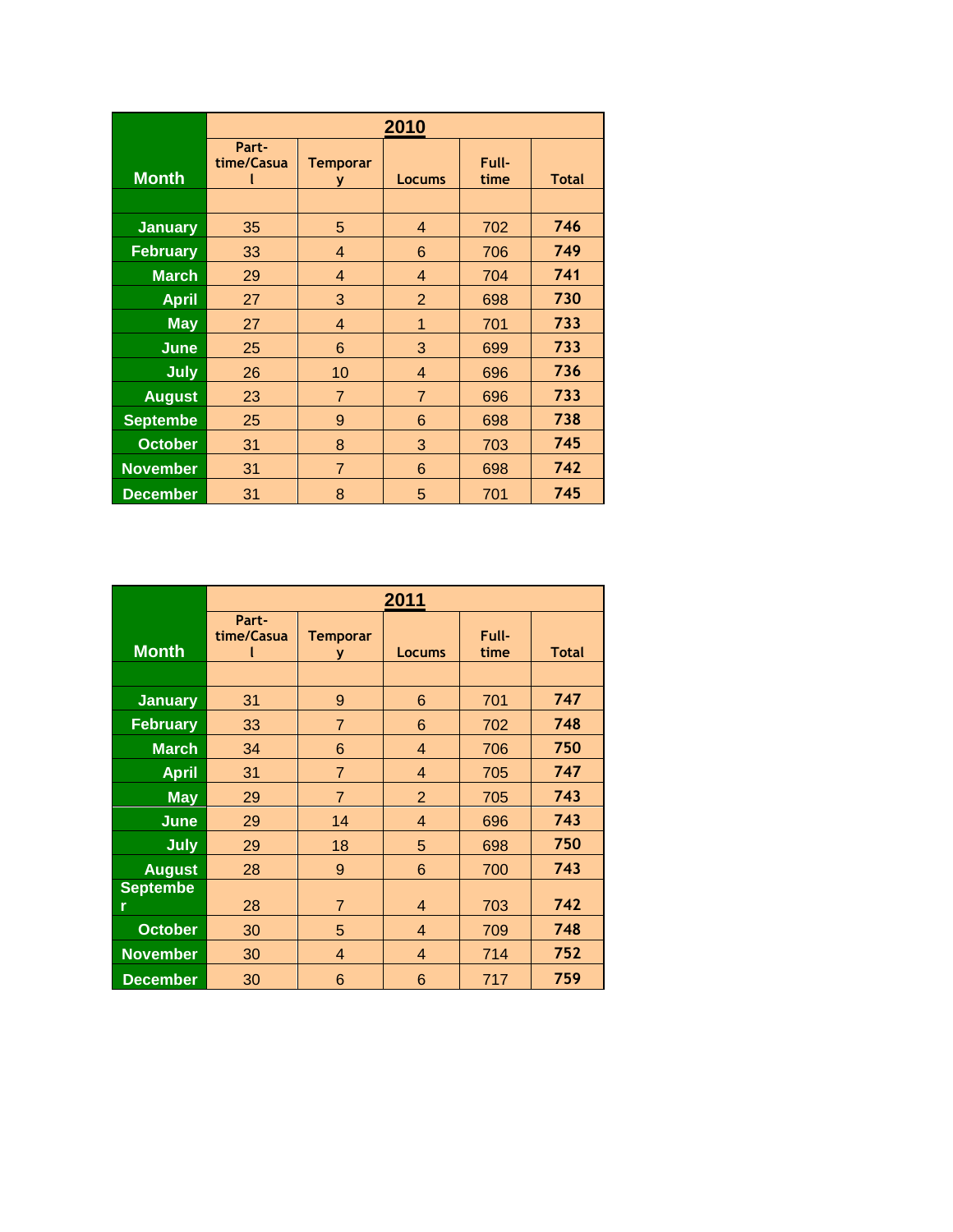|                 | 2012                |                      |                |               |              |
|-----------------|---------------------|----------------------|----------------|---------------|--------------|
| <b>Month</b>    | Part-<br>time/Casua | <b>Temporar</b><br>У | <b>Locums</b>  | Full-<br>time | <b>Total</b> |
|                 |                     |                      |                |               | 759          |
| <b>January</b>  | 27                  | 4                    | $\overline{2}$ | 720           | 753          |
| <b>February</b> | 25                  | 6                    | $\overline{2}$ | 715           | 748          |
| <b>March</b>    | 25                  | $\overline{7}$       | 3              | 718           | 753          |
| <b>April</b>    | 25                  | 9                    | 5              | 714           | 753          |
| <b>May</b>      | 23                  | 16                   | 6              | 720           | 765          |
| <b>June</b>     | 23                  | 23                   | $\overline{4}$ | 725           | 775          |
| <b>July</b>     | 26                  | 9                    | $\overline{4}$ | 726           | 765          |
| <b>August</b>   | 25                  | $\overline{7}$       | 8              | 725           | 765          |
| <b>Septembe</b> | 25                  | 6                    | 3              | 724           | 758          |
| <b>October</b>  | 25                  | 8                    | 4              | 725           | 762          |
| <b>November</b> | 25                  | 8                    | 3              | 728           | 764          |
| <b>December</b> | 24                  | 9                    | 1              | 727           | 761          |

**5 Summer Students** 

|                 | 2013                |               |                |               |              |
|-----------------|---------------------|---------------|----------------|---------------|--------------|
| <b>Month</b>    | Part-<br>time/Casua | Temporar<br>У | <b>Locums</b>  | Full-<br>time | <b>Total</b> |
|                 |                     |               |                |               | 761          |
| <b>January</b>  | 25                  | 12            | 3              | 730           | 770          |
| <b>February</b> | 25                  | 14            | $\overline{4}$ | 727           | 770          |
| <b>March</b>    | 25                  | 15            | $\overline{4}$ | 728           | 772          |
| <b>April</b>    | 25                  | 8             | $\overline{7}$ | 726           | 766          |
| <b>May</b>      | 25                  | 11            | 5              | 724           | 765          |
| June            | 26                  | 20            | $\overline{4}$ | 719           | 769          |
| <b>July</b>     | 26                  | 19            | $\overline{7}$ | 722           | 774          |
| <b>August</b>   | 24                  | 15            | 3              | 726           | 768          |
| <b>Septembe</b> | 25                  | 17            | 3              | 729           | 774          |
| <b>October</b>  | 26                  | 21            | $\overline{4}$ | 729           | 780          |
| <b>November</b> | 27                  | 19            | 3              | 728           | 777          |
| <b>December</b> | 30                  | 17            | 3              | 727           | 777          |